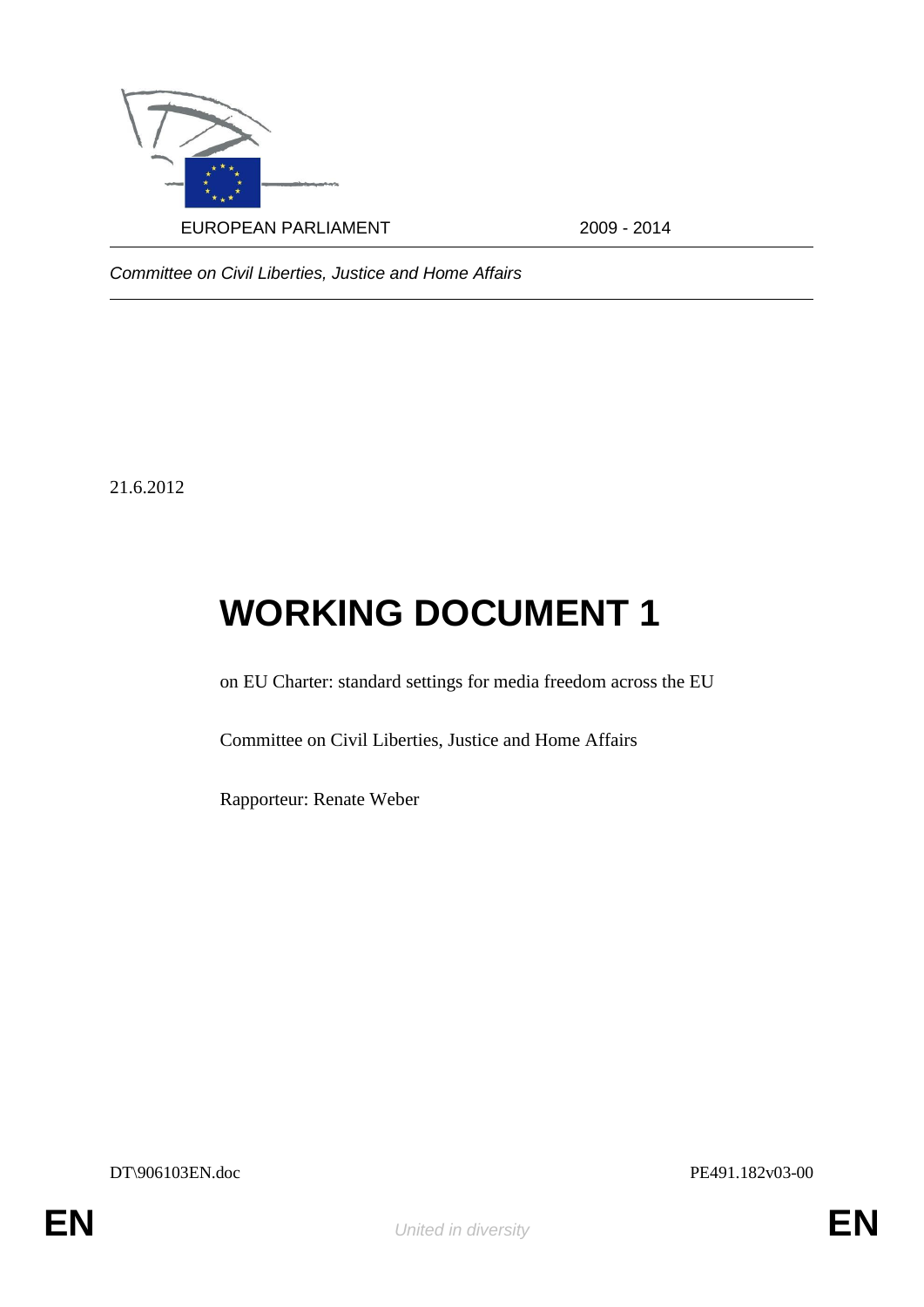## **1. Introduction: media in democracies**

Media are often referred to as "public watchdog" or "fourth power" in democracies: **"public watchdog"** as they help citizens in scrutinizing the actions of those holding power – be it the State, the government, the parliament, parties, but also economic and social actors  $-$  by providing citizens with information which is fundamental to them to judge and take informed decisions on the occasion of electoral consultations. Media are also described as **"fourth power"** as they play an important public opinion-forming role, which can be misused and abused for the interests of a certain group, normally those holding power. This dichotomy illustrates, in substance, the positive and negative roles that media can exert in a democracy.

**Totalitarian and dictatorial regimes** routinely put their grips on media to gag critical voices, suspend freedom of expression, of information and freedom of the media, that are transformed into the "megaphones" of the regime. The **temptation of controlling the media** to advertise the action of those in power and weaken the space for critical voices is well known **also in democracies**.

NGOs, associations monitoring media freedom, the Council of Europe and OSCE, as well as EP studies and resolutions, have extensively reported about the **threats posed to media by States' governments** including in the European Union: among others, direct or indirect political control and influence through the appointment by the government or of the parliamentary majority of media heads or control bodies; barring or limiting the access of some media outlets to the market through licensing and authorizing of broadcasting; misuse and abuse of the rules on State, national or military security and public order or morality to impose censorship and impede access to documents and information<sup>1</sup>; violation of the principle of the confidentiality of sources; absence of laws on media concentration and conflict of interests; use of advertisement to influence the editorial line.

These violations of media freedom take place also in EU Member States, as reflected in NGOs reports published in 2012: according to **Reporters Without Borders** Press Freedom Index<sup>2</sup>, Bulgaria ranks  $80<sup>th</sup>$ , Greece  $70<sup>th</sup>$ , Italy  $61<sup>st</sup>$ , Hungary 40th, France is  $38<sup>th</sup>$ , UK is  $28<sup>th</sup>$ , Lithuania and Latvia fell to 30th and 50th respectively. The **Freedom House** Freedom of the Press report<sup>3</sup> classifies as "partly free" the media situation in Italy  $(70<sup>th</sup>)$ , Bulgaria and Hungary (78<sup>th</sup>), Romania (86<sup>th</sup>). The **OSCE** Media Freedom representative reports yearly about her activities to defend media freedom: the 2012 report shows that action is still needed in relation to quite a number of EU  $MSS<sup>4</sup>$ .

This picture demonstrates that freedom of the media is **still at stake in Europe** and that common standards and actions should be developed to guarantee media freedom.

## **2. From freedom of expression and information to media freedom**

<sup>1</sup>  $1$  This process is even more relevant today, as media provide information that governments try to hide away from public scrutiny (Wikileaks information reported by public media, journalistic inquiries revealing CIA extraordinary renditions and secret prisons on the EU soil, etc)

<sup>2</sup> See http://en.rsf.org/press-freedom-index-2011-2012,1043.html

<sup>3</sup> See http://www.freedomhouse.org/sites/default/files/Booklet%20for%20Website.pdf

<sup>4</sup> See<http://www.osce.org/fom>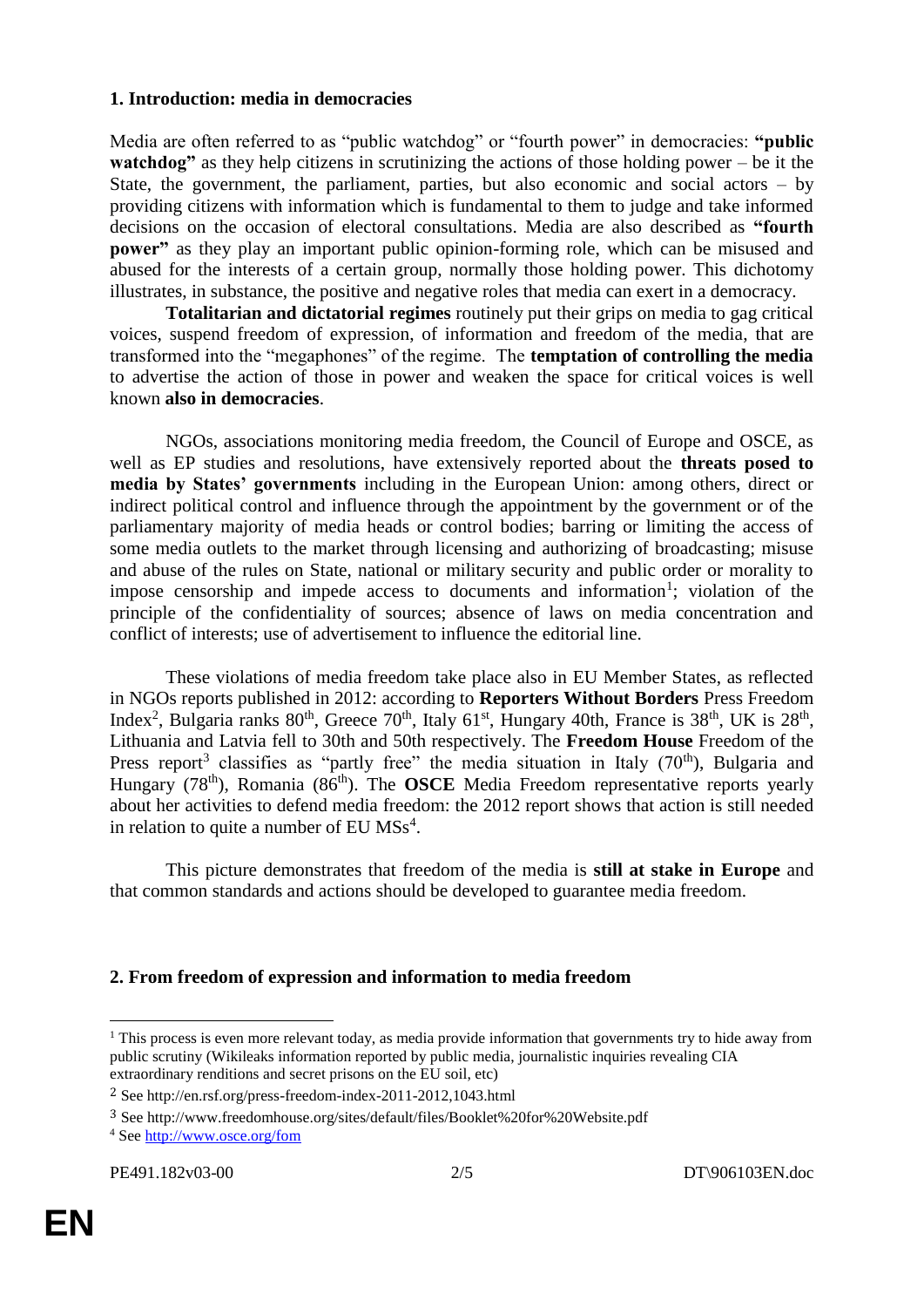International and European human rights law protects the **freedom of opinion, expression and information**. Article 19 of the Universal Declaration of Human Rights, Article 19 of the International Covenant of on Civil and Political Rights and Article 10 of the European Convention on Human Rights are the main references in the field. The **EU Charter of Fundamental Rights** makes a step further by stating in its Article 11(2) that **"the freedom and pluralism of the media shall be respected"**, which is a novelty in comparison to previous human rights treaties. With the entry into force of the Lisbon Treaty, the Charter has become binding and the obligation in the EU of respecting media freedom and pluralism shall be looked at in a new perspective, notably in connection to Articles 2 (EU values and principles), Article 7 and Articles 9-12 TEU on democracy and citizenship.

It is first and foremost a duty of Member States to protect freedom of opinion, expression, information and media freedom, as these are principles also guaranteed in their Constitutions and laws. Having said this, shall a serious risk or violation of media freedom and pluralism take place in a Member State, the European Union should take initiative on the basis of the Treaties and of the Charter and **intervene to protect the European democratic and pluralistic order and citizens' rights**. The **EP** has constantly supported this interpretation of the Treaties and of the Charter, while the **doctrine** described this approach as "reversed Solange" aiming at protecting the essence of fundamental rights - and of European citizenship - enshrined in Art. 2 TEU throughout the EU legal space against those EU Member States violating them at European and internal level<sup>1</sup>.

Media freedom has been one of the areas where these different interpretations by the Commission, the EP and Member States have clashed. The boundaries of European intervention in relation to media freedom, the existence of a legal basis for the EU to regulate media freedom and pluralism with legislative initiatives, as well as the political opportunity of such intervention, have been under discussion for more than a decade now.

## **3. The EU and media freedom**

The **European Parliament** has repeatedly expressed concern on media freedom and pluralism and called the Commission to act, including by proposing a **legislative initiative** on media freedom and pluralism, as the EP constantly supported the necessity and appropriateness of an EU legal and political intervention for media freedom and pluralism, as well as the existence of a legal basis in the Treaties to do it<sup>2</sup>. The Boogerd Quaak report<sup>3</sup> is fundamental in this remit. The EP reiterated most recently its constant call in its resolution of 10 March 2011 on media law in Hungary (par. 6).

1

<sup>&</sup>lt;sup>1</sup> The doctrine has supported this view in substance, see Carlino Antpöhler, Armin Von Bogdandy, Johanna Dickschen, Simon Hentrei, Matthias Kottmann, Maja Smrkolj, 'Reverse Solange–Protecting the essence of fundamental rights against EU Member States' (2012) 49 *Common Market Law Review*, Issue 2, pp. 489–519. <sup>2</sup> Resolutions of 20 November 2002 on media concentration, OJ C 25 E, 29.1.2004, p. 205, of 4 September 2003 on the situation of fundamental rights in the EU, OJ C 76 E, 25.3.2004, p.412, of 4 September 2003 on Television without frontiers, OJ C 76 E, 25.3.2004, p.453; of 6 September 2005 on the application of Articles 4 and 5 of Directive 89/552/EEC ("Television without Frontiers"), as amended by Directive 97/36/EC, for the period 2001- 2002, OJ C 193 E, 17.8.2006, p. 117; of 22 April 2004 on the risks of violation, in the EU and especially in Italy, of freedom of expression and information (Article 11(2) of the Charter of Fundamental Rights (Boogerd Quaak report), OJ 104 E , 30.4.2004, p. 1026; of 25 September 2008 on the concentration and pluralism in the media in the EU, OJ C 8 E, 14.1.2010, p.75; of 10 March 2011 on media in Hungary, P7\_TA(2011)0094. 3 OJ 104 E , 30.4.2004, p. 1026.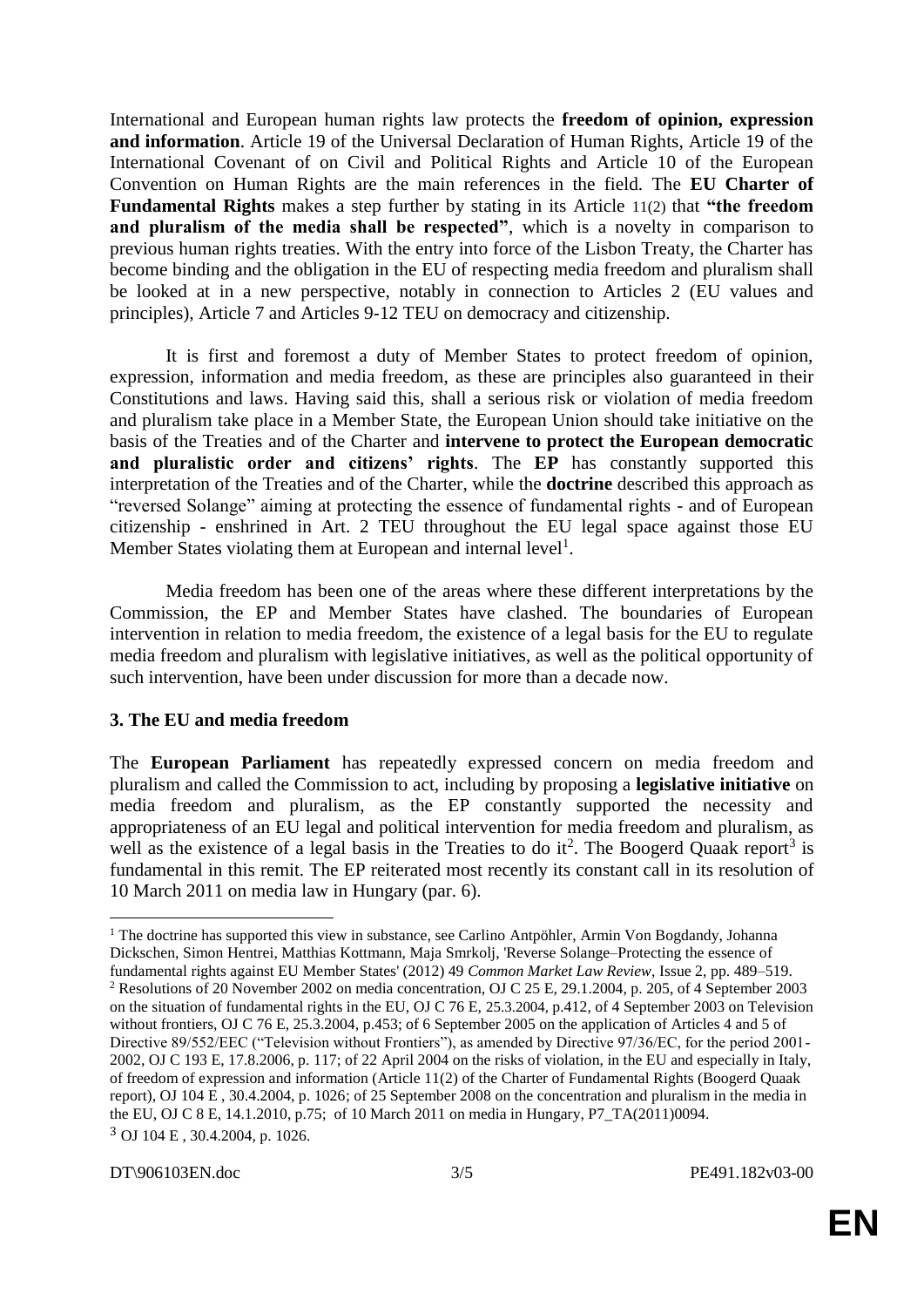Once the EU has intervened in the field of media freedom and pluralism though the adoption of a legal act, the Commission would have undisputable competence, as "guardian of the Treaties", to check the implementation of EU law in Member States: this would enlarge the possibilities for the EU to intervene to address threats in this field and ensure that the Charter obligations of respecting media freedom and pluralism are applied all over the EU.

The **European Commission** had always taken a more "moderate" approach to the issue and did not follow up EP requests. The Commission services had prepared a draft directive on the protection of pluralism (Monti-Bangemann initiative of 1996/7), but then decided in 1997 to suspend the proposal as it met political internal and external resistance and later declared that it doubts on whether a sufficient legal basis existed<sup>1</sup>.

After repeated calls of the EP, the Commission launched on 16 January 2007 the so-called **"3 steps approach"** that included: 1) the issuing of a Commission Staff Working Paper on Media Pluralism, published in 2007, which stated that *"it would not be appropriate to submit a Community initiative on pluralism"*; 2) the launching of an independent study on media pluralism in EU Member States to define indicators for assessing media pluralism in the EU Member States: the study was issued in 2009; 3) a Commission Communication on the indicators for media pluralism in the EU Member States - never issued - followed by a public consultation – which did not take place<sup>2</sup>. The "Media Pluralism Monitor", a risk-based monitoring tool developed by the independent study, was also never applied in practice. In substance, the Commission discontinued the "3 steps approach" that was announced by Commissioners Reding and Wallström by dropping the  $3<sup>rd</sup>$  step and the whole initiative.

The **current Commission has made a step forward** in order to face the threat of government control of public and private media, starting from the crisis in **Hungary:** it called the Hungarian authorities to review their law on media to bring it in line with EU law, the Audiovisual Media Services Directive (AVMSD) and with the Council of Europe standards, notably the Commissioner for Human Rights and Venice Commission recommendations.

At the same time and in order to address these concerns, Commissioner Kroes created a **High Level Group on Media Freedom and Pluralism** whose objective is to *"analyse media and press freedom, including the current legal framework and…assess the need for action, proposing concrete ways to address the risks to pluralism and freedom of the media"* 3 . The HLG will make recommendations to ensure press and media freedom in an Internet world and set out how risks should be addressed, including through legislation, better enforcement and other measures, and at which level. The results of the HLG work are expected before the end of the year.

The HLG will cooperate with the **EU Media Futures Forum** – charged with reflecting on the impact of the digital revolution on European media industries, resulting risks and opportunities and emerging new business models<sup>4</sup> - as well as with the European University

1

<sup>&</sup>lt;sup>1</sup> See Explanatory Statement of the Boogerd Quaak report. Up to now the Commission has not requested any legal service opinion to check the existence of a legal basis or not in EU law for a legislative initiative and is still reflecting on the issue.

<sup>2</sup> <http://europa.eu/rapid/pressReleasesAction.do?reference=IP/07/52>

<sup>&</sup>lt;sup>3</sup> See terms of reference of the HLGMFP

[http://ec.europa.eu/information\\_society/media\\_taskforce/doc/pluralism/hlg/hlg\\_tor.pdf](http://ec.europa.eu/information_society/media_taskforce/doc/pluralism/hlg/hlg_tor.pdf) <sup>4</sup> See press release

[http://europa.eu/rapid/pressReleasesAction.do?reference=IP/11/1506&format=HTML&aged=0&language=EN&](http://europa.eu/rapid/pressReleasesAction.do?reference=IP/11/1506&format=HTML&aged=0&language=EN&guiLanguage=en) [guiLanguage=en](http://europa.eu/rapid/pressReleasesAction.do?reference=IP/11/1506&format=HTML&aged=0&language=EN&guiLanguage=en)